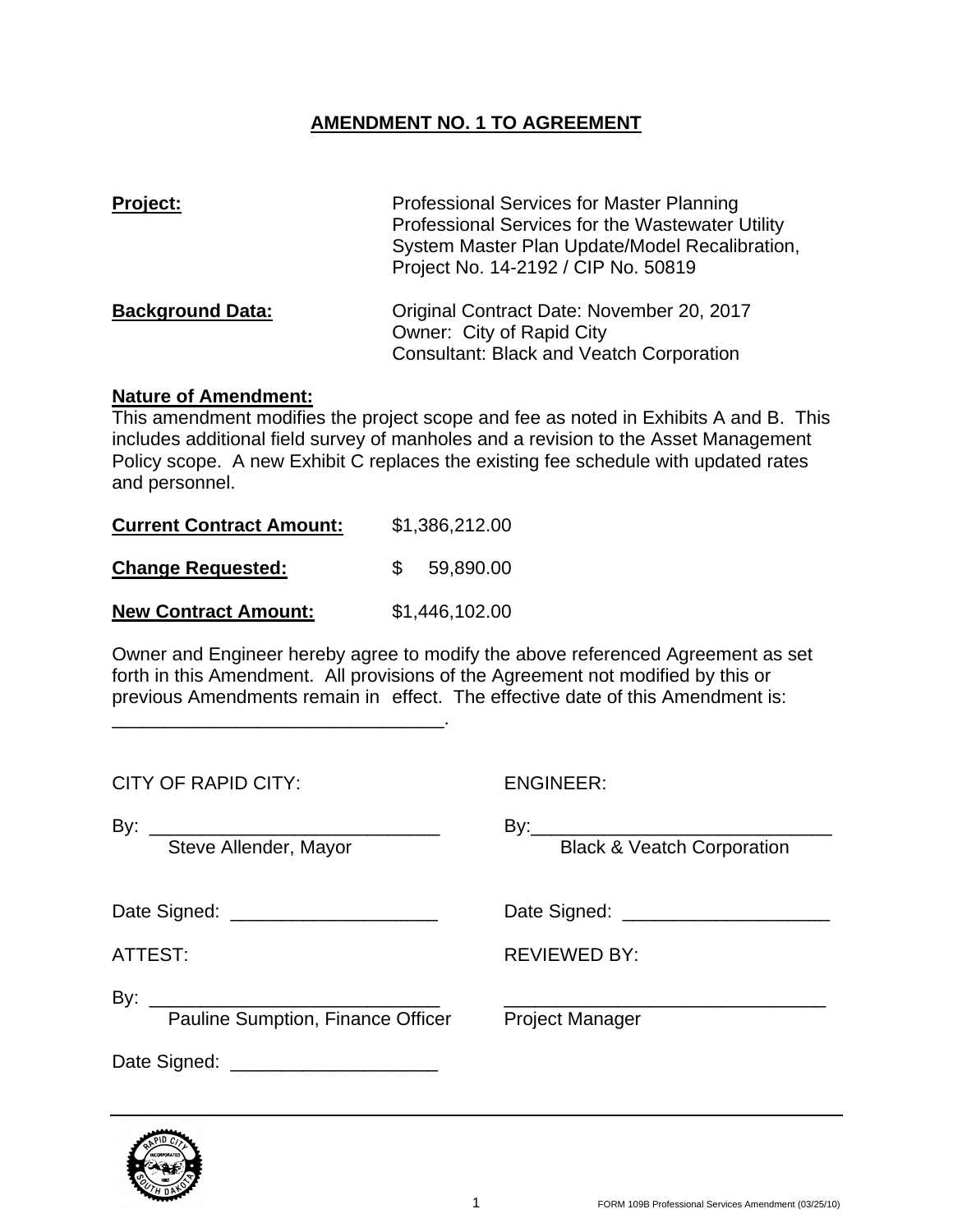### **EXHIBIT A**

## **BLACK & VEATCH CORPORATION AMENDMENT NO. 1 TO AGREEMENT FOR SCOPE OF SERVICES**

### **FOR**

## **WASTEWATER UTILITY SYSTEM MASTER PLAN UPDATE & MODEL RECALIBRATION PROJECT NO. 14-2192 (CIP NO. 50819)**

### **GENERAL**

#### **Task 204 – GPS Field Survey**

Prior to beginning the manhole inspections under Task 204, the City indicated that there were 948 manholes that had some information collected, but there was uncertainty about the quality of the inspection and the accuracy of the information. Engineer inspected some of these manholes during the first quadrant of Task 204 and determined that while rim elevations were adequate (generally within 0.1 feet of the survey), invert elevations varied up to 0.9 feet from one survey to the other. In addition, there was not a complete survey for these manholes. The City requested to add 1100 manholes to the survey requirements of Task 204.

#### **Task 702 – Asset Management Policy**

During WS-7-1 on the Asset Management Policy, the City indicated that they were not ready to develop a formal Asset Management Policy and that it would be more appropriate to develop what was termed an Asset Management Program Improvement Vision that could be shared with City Council as the City moves forward in this process. This will be a no cost impact to the project.

#### **Exhibit C – Professional Services Rate Schedule**

The City requested Engineer provide an updated Exhibit C of the contract to account for changes in staffing and rates. The changes to names and rates does not increase the contract amount.

### **AMENDED SCOPE OF SERVICE**

#### Additional Time

No additional time is added to the project for amendment.

#### Additional Services

**Task 106** – Add effort required for the management and administration of this amendment and the service added.

**Task 204** – Increase the number of manholes to be surveyed and inspected from 1200 to 2300. An addition of 1100 manholes to the survey and inspection effort.

**Task 702** – Replace the current Task 702 description with the following new task description.

#### Task 702 – Asset Management Program Improvement Vision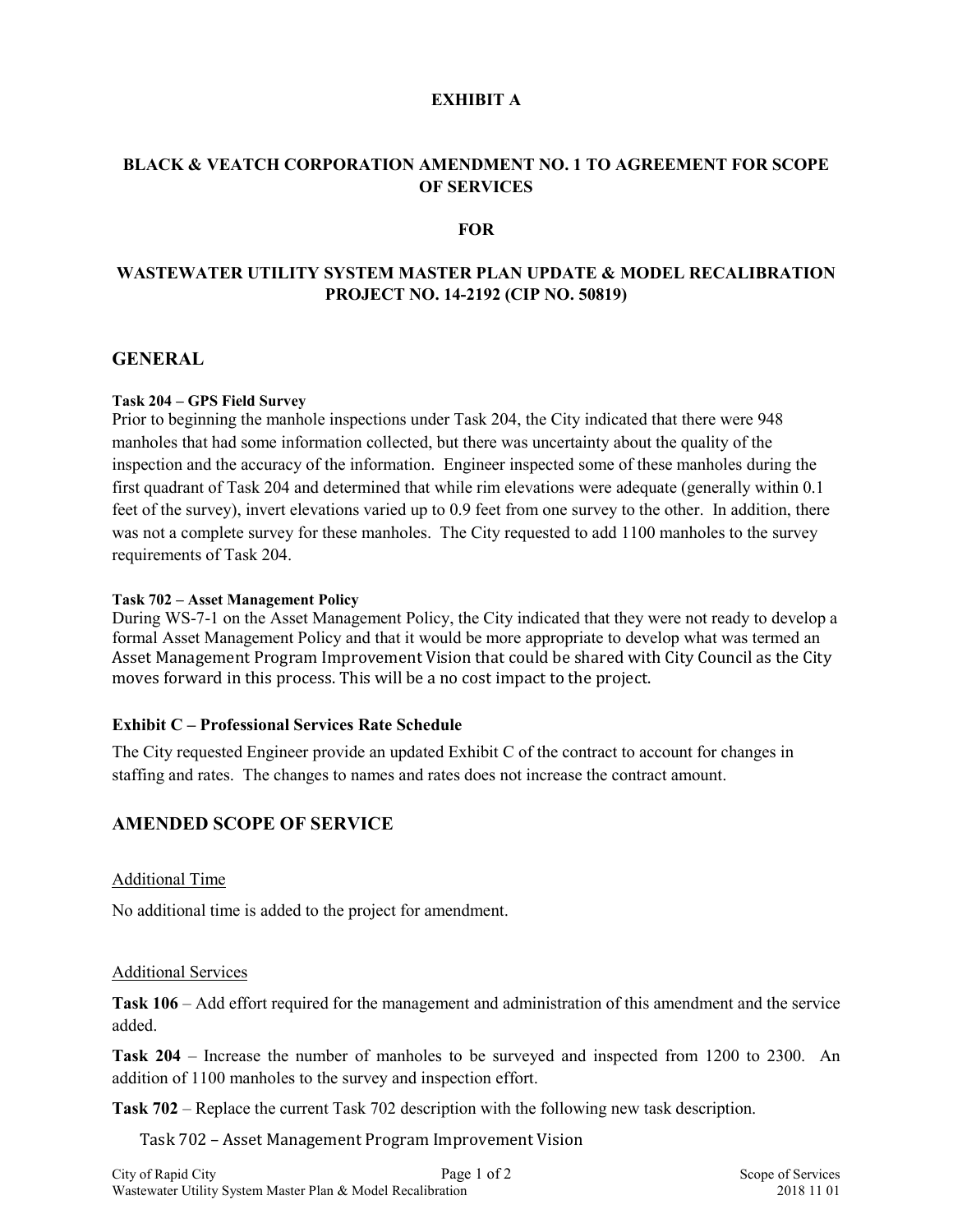Consultant will develop an Asset Management Program Improvement Vision for the City. The Program Improvement Vision will be a visual-based document that identifies the steps to a mature and robust asset management program including the following:

- Benefits to a fully developed asset management program
- Existing activities the City is undertaking that will provide an asset management foundation
- Additional near-term activities that will further support asset management
- Required institutional needs for a robust asset management program
- Long-term goals of an asset management program.

This document will be used by the City to begin discussions internally at all levels to move the asset management program forward and develop wide-spread buy-in.

Conduct Workshop 7-1 (and MTG-702, if needed) with City staff to develop the Asset Management Program Improvement Vision. The resulting document will be delivered to the City for final review and approval.

## **Exhibit C – Professional Services Rate Schedule**

Delete the existing Exhibit C and replace it with the new Exhibit C attached to this Amendment No. 1.